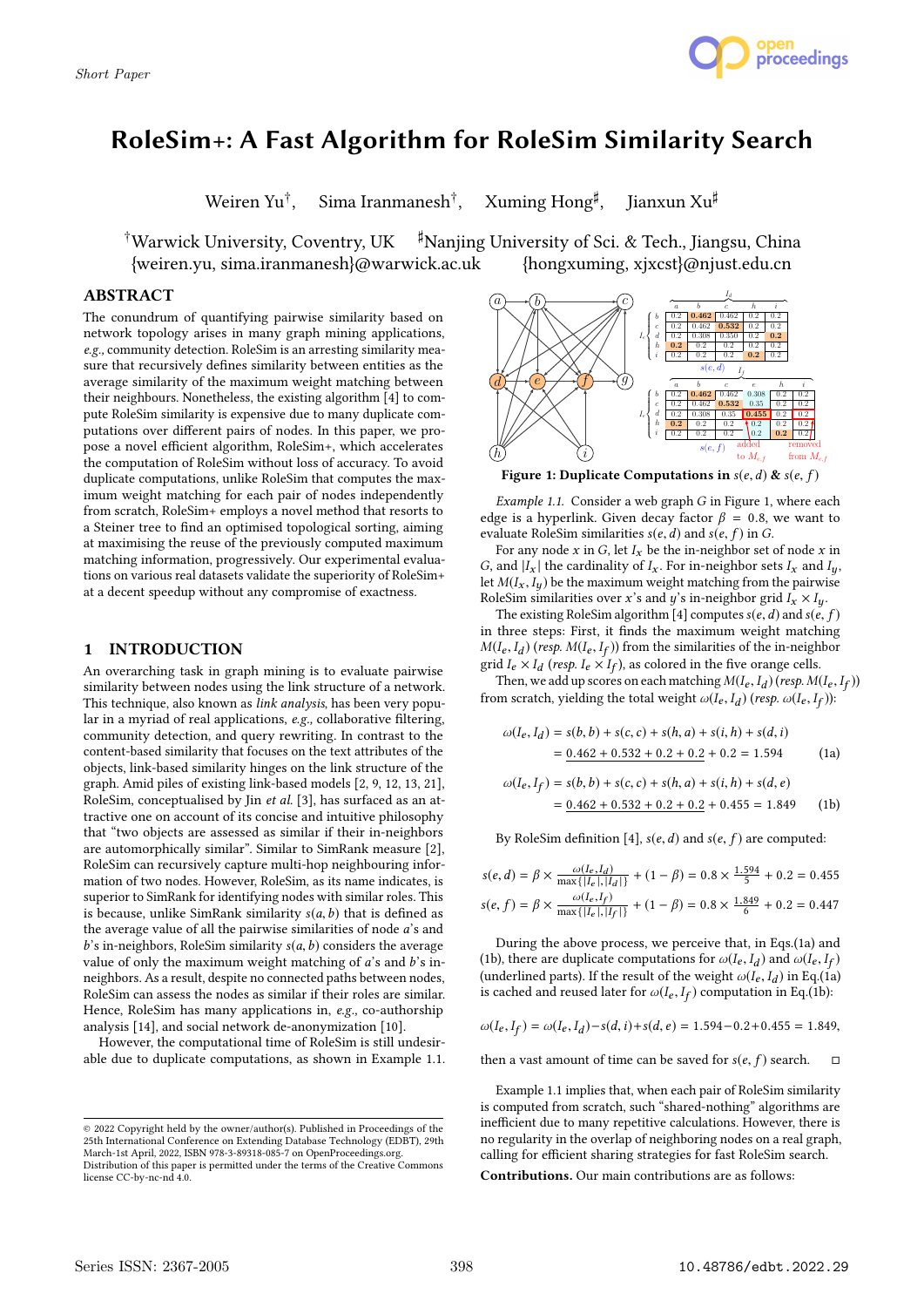- We first devise an efficient computation sharing strategy, which resorts to a Steiner tree to find an optimised topological sorting, aiming at maximising the reuse of the previously computed maximum matching information progressively. (Section 3.1)
- Based on our sharing strategy, we next propose a fast algorithm, RoleSim+, to compute RoleSim similarities efficiently, unlike the existing algorithm [4] that computes the maximum matching for each pair of nodes independently from scratch. (Section 3.2)
- We conduct experiments on real datasets to validate that our proposed RoleSim+ is consistently faster than the best-known competitor without any loss of accuracy. (Section 4)

Related Work. Recent years have witnessed a growing interest in RoleSim-like similarity search [3, 4, 10, 14–20]. Jin et al. [3, 4] devised an Iceberg algorithm, which prunes unpromising pairs to identify nodes with the most interesting connections, thus reducing computational overheads for RoleSim search. Shao et al. [10] proposed  $\alpha$ -RoleSim++, which discards tiny iterative similarities below a user-specified threshold. However, these approaches are approximate, which compromises a little accuracy for speedups. In comparison, we provide novel accurate and efficient methods that leverage a Steiner tree to find an optimised topological sorting for maximising the reuse of the previously computed maximum weight matching, which enables a decent speed-up without loss of exactness. Our method can also be incorporated to Iceberg [4] and  $\alpha$ -RoleSim++ [10] to further speed up their similarity search algorithms.

There has also been a host of work on variations of RoleSim, e.g., MatchSim [7], CentSim [6], RoleSim++ [10], and RoleSim\* [14]. MatchSim [7] is a RoleSim-like model that adopts a different initialisation approach, but may not guarantee automorphic equivalence. CentSim [6] is another role-based similarity measure that compares the centrality values of vertices. It exploits the weighted average of PageRank, degree and closeness centrality to define similarity. RoleSim++ [10] encodes the maximum matching of both in- and out-neighbors into similarity values, whose search quality is higher than RoleSim for de-anonymisation of social networks. Recently, RoleSim\* [14], an enhanced version of RoleSim, is proposed, which combines the merits of both Sim-Rank and RoleSim. Its similarities can well capture not only the automorphic equivalence of two nodes, but also other neighboring similarities outside the automorphically equivalent sets which are overlooked by RoleSim. However, the main focuses of these studies are on search quality.

# 2 PRELIMINARIES

Given a digraph  $G = (V, E)$  with a node set V and an edge set E, the RoleSim similarity  $s(a, b)$  between nodes a and b is defined as

$$
s(a, b) = \frac{\beta \times \omega(I_a, I_b)}{\max\{|I_a|, |I_b|\}} + (1 - \beta) \text{ with } \omega(I_a, I_b) = \sum_{(x, y) \in M(I_a, I_b)} s(x, y) \tag{2}
$$

where  $\beta \in (0, 1)$  is a decay factor, and  $M(I_a, I_b)$  is the maximum<br>weight matching of a binartite graph  $B = (I_a \cup I_b \cup I_a \times I_b \cup (m \times m))$ weight matching of a bipartite graph  $B = (I_a \cup I_b, I_a \times I_b, s(*, *)$ .<br>Each edge  $(x, y)$  in B connecting node  $x \in I_a$  and node  $y \in I_b$ . Each edge  $(x, y)$  in B connecting node  $x \in I_a$  and node  $y \in I_b$ has an associated weight  $s(x, y)$ , whose value is the RoleSim similarity between nodes x and y in  $G$ .  $\omega(I_a, I_b)$  is the sum of the edge weights (i.e. RoleSim scores) over the matching  $M(I_a, I_b)$ edge weights (*i.e.*, RoleSim scores) over the matching  $M(I_a, I_b)$ <br>in B in B.

To compute  $s(a, b)$ , Jin et al. [3] proposed the following iterative approach: Initially,  $s_0(a, b) = 1$  ( $\forall a, b$ ). At  $(k + 1)$ -th iteration,

$$
s_{k+1}(a,b) = \frac{\beta \times \omega_k(I_a, I_b)}{\max\{|I_a|, |I_b|\}} + (1 - \beta) \text{ with } \omega_k(I_a, I_b) = \sum_{(x,y) \in M_k(I_a, I_b)} s_k(x,y) \tag{3}
$$



Figure 2: Transitional Cost Matrix  $W$  Figure 3: Steiner Tree  $\beta$ 

where  $s_{k+1}(a, b)$  is the  $(k+1)$ -th iterative similarity, and  $M_k(I_a, I_b)$ <br>is the maximum weight matching of  $B_l = (I_a \cup I_l, I_a \times I_l, s_l(\ast, \ast))$ is the maximum weight matching of  $B_k = (I_a \cup I_b, I_a \times I_b, s_k(*, *))$ .<br>It was shown in [4] that s<sub>t</sub>(a, b) converges to s(a, b) as  $k \to \infty$ . It was shown in [4] that  $s_k(a, b)$  converges to  $s(a, b)$  as  $k \to \infty$ .<br>The time complexity of the iterative method is  $O(K|V|^2d^3)$  on G The time complexity of the iterative method is  $O(K|V|^2d^3)$  on G with  $|V|$  nodes for K iterations where d is the average degree with  $|V|$  nodes for K iterations, where d is the average degree.

### 3 PROPOSED SOLUTION

# 3.1 Computation Sharing Strategy

We first find an optimised topological sorting that can efficiently reuse the previously computed maximum matching information.

Our first step is to construct a cost transition graph  $\mathscr{G}$  = ( $\mathcal{V}, \mathcal{E}, W$ ) from G. The vertex set of  $\mathcal{G}$  is  $\mathcal{V} = {\emptyset} \cup I \cup I^{(2)}$ , where  $I$  is a collection of non-empty in-peighbor sets L. of each where  $\overline{I}$  is a collection of non-empty in-neighbor sets  $I_x$  of each node x in G, and  $I^{(2)}$  is a collection of the intersections of any 2 sets in  $\overline{I}$ . For any two sets X and Y in  $\mathcal{V}$  if  $|X| < |Y|$  then 2 sets in *I*. For any two sets *X* and *Y* in  $\mathcal{V}$ , if  $|X| \leq |Y|$ , then there is an edge  $X \to Y$  in  $\mathscr E$  associated with the weight  $W(X, Y)$ defined as follows:

$$
W(X, Y) = \begin{cases} |X| + |Y| - 2|X \cap Y|, & \text{if } X \notin Y \text{ and } |X| \le \min\{2|X \cap Y|, |Y|\} \\ |Y| - |X|, & \text{if } X \subseteq Y \\ \infty, & \text{otherwise} \end{cases} \tag{4}
$$

Intuitively,  $W(X, Y)$  is the transitional cost from  $X$  to  $Y$ , i.e., the number of operations required to generate  $Y$  from  $X$ , where each operation refers to adding/removing an element to/from *X*. For example, if  $X = \{a, b, c, h, i\}$  and  $Y = \{b, c, d, h, i\}$ , then  $W(X, Y) = |X| + |Y| - 2|X \cap Y| = 5 + 5 - 2 \times 4 = 2$ , meaning that 2 operations are needed to generate Y from X, *i.e.*,  $Y =$  $X - \{a\} \cup \{i\}$ . It is worth noting that  $W(X, Y)$  actually reflects how many elements of  $X$  can be reused to generate  $Y$ . The smaller the value of  $W(X, Y)$ , the larger the overlap between X and Y. In an extreme case when  $W(X, Y) = 0$ , X can be fully reused to generate Y (due to  $X = Y$ ).  $W(X, Y) = \infty$  means that edge  $X \to Y$  is not added to  $\mathscr E$  since the  $W(X, Y)$  operations required to get Y from X via Eq.(4) is more costly than the  $|Y|$  operations to generate Y from scratch  $(\emptyset)$ .

Our second step is to find a Steiner tree  ${\mathscr T}$  from  ${\mathscr G},$  which will produce an optimised topological sorting for efficient computation sharing to generate all sets in  $I$  with minimum transitional costs. Precisely, given a weighted graph  $\mathscr{G}(\mathscr{V}, \mathscr{E}, W)$  with a root  $\{\emptyset\}$  and a subset  $\overline{I}$  of  $\mathscr V$  (where each set in  $\overline{I}$  is called a terminal), our goal is to find a minimum cost arborescence  ${\mathscr{T}}$  that connects the root  $\{\emptyset\}$  to each terminal in  $I$ . The remaining vertices in  $\mathcal{V}$  –  $I$  –  $\{\varnothing\}$  that are used to construct the Steiner tree  $\mathscr{T}$  are called Steiner vertices.

Intuitively, each path in  $\mathscr T$  from  $\{\varnothing\}$  to any terminal in  $I$ implies a topological sorting for efficient computation sharing. Each edge  $X \xrightarrow{W} Y$  in  $\mathscr T$  means that Y can be generated from X<br>through only w operations. This indicates that the generation of through only w operations. This indicates that the generation of Y does not have to start from scratch by adding |Y| elements to  $\varnothing$ since part of the elements of  $X$  can be reused to generate  $Y$  with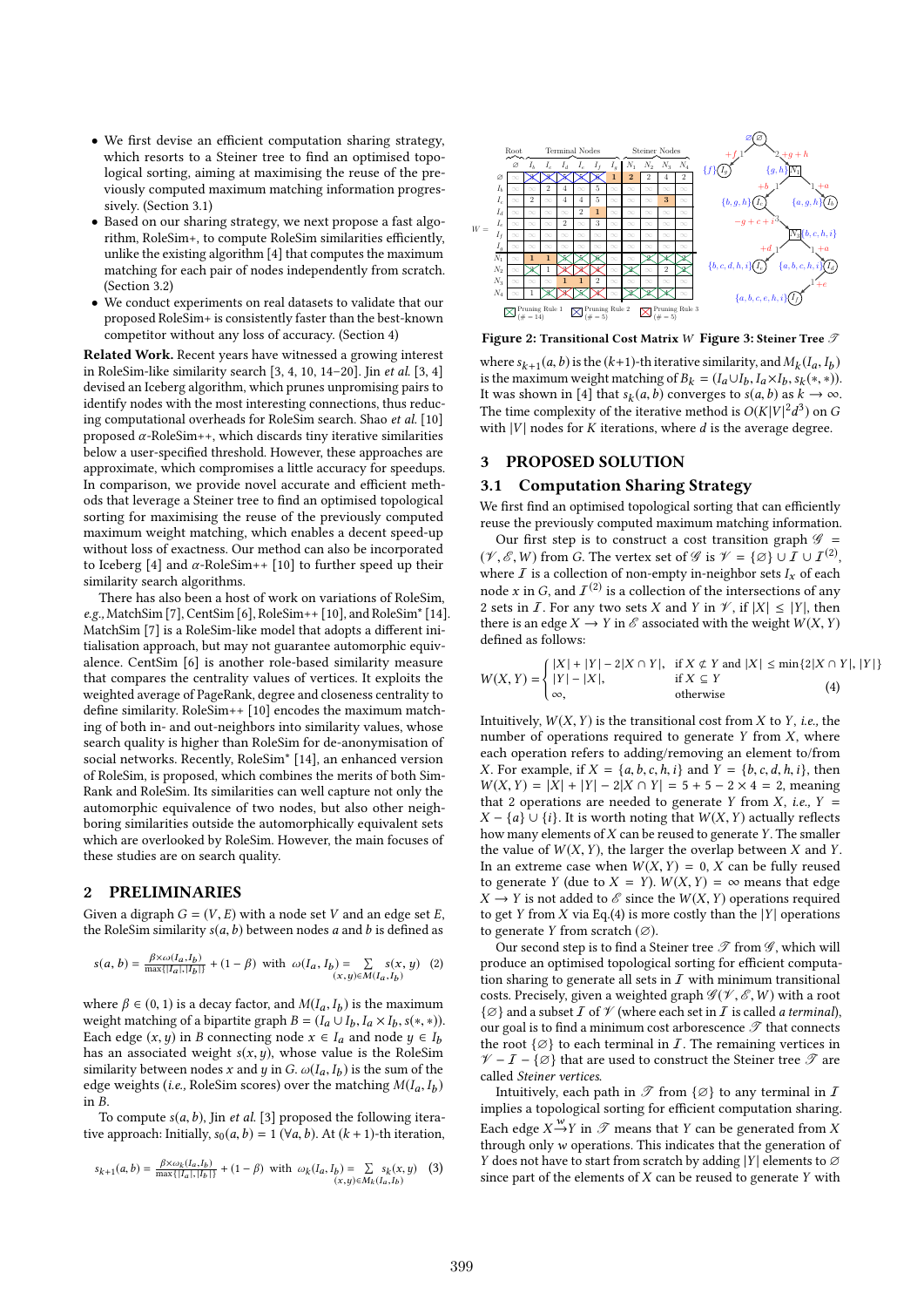only w operations being required, where  $w = W(X, Y)$  (< |Y|) is defined by Eq.(4).

Example 3.1 (Computation sharing using Steiner Tree). Recall G in Figure 1. Our computational sharing method follows 3 steps:

First, we build a transitional graph  $\mathscr{G}(\mathscr{V}, \mathscr{E}, W)$  with  $\mathscr{V} =$  $\{\emptyset\}$ ∪ $I$ ∪ $I^{(2)}$ ,  $I = \{I_b, I_c, I_d, I_e, I_f, I_g\}$ , where  $I_b = \{a, g, h\}$ ,  $I_c = \{b, a, b, c, e, b, i\}$  ${b, g, h}, I_d = {a, b, c, h, i}, I_e = {b, c, d, h, i}, I_f = {a, b, c, e, h, i},$  $I_g = \{f\}$ ; and  $I^{(2)} = \{N_1, N_2, N_3, N_4\}$ , where  $N_1 = \{g, h\}$ ,  $N_2 =$ <br> $\{h, h\}$ ,  $N_2 = \{h, c, h, i\}$ ,  $N_4 = \{g, h\}$ . For instance,  $N_1$  is the inter- ${b, h}$ ,  $N_3 = {b, c, h, i}$ ,  $N_4 = {a, h}$ . For instance,  $N_1$  is the intersection of  $I_h$  and  $I_c$ .

Using Eq.(4), we can obtain the transitional cost matrix  $W$  of  $\mathscr G$ , as shown in Figure 2. Each cell in W, whose value is not ' $\infty$ ', corresponds to a directed edge in  $\mathscr E$ . For instance, '2' indexed at row  ${}^{'}I_b$  and column  ${}^{'}I_c$  corresponds to a directed edge  $I_b \rightarrow I_c$ <br>in  ${}^{'}\!\mathscr{E}$  with a weight of 2 in  $\mathscr E$  with a weight of 2.

Next, we find a Steiner tree  $\mathscr T$  (with the root  $\{\varnothing\}$  and terminals *I*) that spans  $\mathscr G$ , as depicted in Figure 3. Each edge in  $\mathscr T$ corresponds to a weight colored in an orange cell of W. The sum of all edge weights in  $\mathscr{T}(2 + 1 + 1 + 1 + 3 + 1 + 1 + 1 = 11)$  is the minimum cost.

Particularly, each path in  $\mathscr T$  from the root { $\varnothing$ } to any terminal in  $I$  implies a topological sorting describing how shared computing works. For example, paths  $\emptyset \rightarrow N_1 \rightarrow I_b$  and  $\emptyset \rightarrow N_1 \rightarrow I_c$ <br>in  $\mathcal T$  indicate that  $N_1$  is the common part that is created from in  $\mathscr T$  indicate that  $N_1$  is the common part that is created from scratch only once, and can be reused twice for getting both terminals  $I<sub>b</sub>$  and  $I<sub>c</sub>$ . Thus, the total cost of our method for generating  $I_b$  and  $I_c$  is  $4 (= 2 + 1 + 1)$ .

Shared Maximum Weight Matching. The topological sorting in  $\mathscr T$  implies an efficient order of incrementally finding a series of maximum weight matchings, as shown in Theorem 3.2:

THEOREM 3.2. Each edge  $X \xrightarrow{W} Y$  in the Steiner tree  $\mathscr T$  indicates<br>it for any subset Z of nodes in G, the maximum weight matching that, for any subset  $Z$  of nodes in  $G$ , the maximum weight matching  $M(Z, Y)$  and its maximum weight  $\omega(Z, Y) := \sum_{(z, y) \in M(Z, Y)} s(z, y)$ <br>in hinertite graph  $B_1 = (Z \cup Y, Z \times Y, s(z, x))$  can be incrementally in bipartite graph  $B_1 = (Z \cup Y, Z \times Y, s(*, *)$  can be incrementally obtained from the maximum weight matching  $M(Z, X)$  and its maximum weight  $\omega(Z, X)$  in  $B_2 = (Z \cup X, Z \times X, s(*, *)),$  using only  $O(wl^2)$  time, where  $l = \max\{|X|, |Y|, |Z|\}$ ,  $w \le l$  is edgenerated. weight.

PROOF. For edge  $X \xrightarrow{W} Y$  in  $\mathscr{T}$ , and any subset Z of nodes in let  $s(Z, X) = \{s(z, x) \mid \forall z \in Z \text{ and } \forall x \in X\}$  be the RoleSim G, let  $s(Z, X) = \{s(z, x) \mid \forall z \in Z \text{ and } \forall x \in X\}$  be the RoleSim similarity grid with node-pairs over  $Z \times X$ , and  $s(Z, Y)$  be the similarity grid over  $Z \times Y$ . Since  $X \stackrel{w}{\rightarrow} Y$  implies that Y can be senerated from X with only w operations  $s(Z, Y)$  can be thought generated from X with only w operations,  $s(Z, Y)$  can be thought of as the update of w columns to  $s(Z, X)$ . Thus, given the maximum weight matching  $M(Z, X)$  over the grid  $s(Z, X)$ , the incremental assignment algorithm [8, 11] can be used to determine the maximum weight matching  $M(Z, Y)$  over the updated grid  $s(Z, Y)$ , entailing only  $O(wl^2)$  time with  $w = W(X, Y)$  in Eq.(4) and  $l = \max\{|X|, |Y|, |Z|\}.$ 

*Example 3.3.* Recall G in Figure 1 and its Steiner tree  $\mathscr T$  in Figure 3. To efficiently compute RoleSim similarities  $s(e, d)$  and  $s(e, f)$  in G, we notice that edge  $I_d \rightarrow I_f$  exists in  $\mathscr{T}$ , implying that  $I_1 \cup \{e\} = I_c$ . Thus the maximum matching  $M(I_1, I_2)$  and its that  $I_d \cup \{e\} = I_f$ . Thus, the maximum matching  $M(I_e, I_f)$  and its<br>weight  $\omega(I_e, I_c)$  can be incrementally computed from  $M(I_e, I_i)$ weight  $\omega(I_e, I_f)$  can be incrementally computed from  $M(I_e, I_d)$ and  $\omega(I_e, I_d)$  using only  $O(I^2)$  time, where  $I = \max\{|I_d|, |I_e|, |I_f|\}$ , through the incremental assignment algorithm [8, 11] unlike f through the incremental assignment algorithm [8, 11], unlike the existing method in Example 1.1 that requires  $O(l^3)$  to find  $M(I_s, I_s)$  and  $M(I_s, I_s)$  from scratch  $M(I_e, I_f)$  and  $M(I_e, I_d)$  from scratch. □

 $\overline{\textbf{S}}$  parsification of  $\mathscr{G}.$  The transitional cost matrix  $W$  generated by Eq. (4) is rather dense. To sparsify  $\mathscr{G}$  , we propose 3 pruning by Eq.(4) is rather dense. To sparsify  $\mathscr G$ , we propose 3 pruning

| <b>Input</b> : $\mathscr{T}$ : Steiner tree, X: vertex in $\mathscr{T}$ , $\beta$ : decay factor, v: query<br>$s_k(I_v, *)$ : similarities $\{s_k(x, y)\}\forall (x, y) \in I_v \times V$ at iteration k<br><b>Output:</b> $s_{k+1}(v,*)$ : RoleSim similarities w.r.t. v at iteration $k+1$<br>if $X \neq \emptyset$ then<br>1<br>build a bipartite graph $B_k := (I_v \cup X, I_v \times X, s_k(*, *))$<br>$\overline{\mathbf{2}}$<br>$Z := \mathscr{T}.parent(X)$<br>3<br>if $Z = \emptyset$ then<br>$\overline{4}$<br>$\left[\begin{array}{c} [\omega_k(I_n, X); M_k(I_n, X)] \end{array}\right] :=$ MaxWeight $(B_k)$ ;<br>5<br>else<br>6<br>$[\![\omega_k(I_v,X);M_k(I_v,X)]\!]:=$ dynMaxWeight $(B_k,M_k(I_v,Z));$<br>7<br>if $X \in \mathcal{I}$ then<br>8<br>set $u :=$ node in V whose in-neighbor set is X<br>9<br>$s_{k+1}(v, u) := \beta \times \frac{\omega_k(I_v, X)}{\max\{ I_v ,  X \}} + (1 - \beta);$<br>10<br><b>foreach</b> child Y of X in $\mathscr T$ do<br>11<br>TraverseT $(\mathscr{T}, Y, \beta, s_k(I_v, *));$<br>12<br>return $s_{k+1}(v, *)$ ;<br>13 | <b>Algorithm 1:</b> TraverseT( $\mathscr{T}, X, \beta, s_k(I_v, *)$ ) |
|-------------------------------------------------------------------------------------------------------------------------------------------------------------------------------------------------------------------------------------------------------------------------------------------------------------------------------------------------------------------------------------------------------------------------------------------------------------------------------------------------------------------------------------------------------------------------------------------------------------------------------------------------------------------------------------------------------------------------------------------------------------------------------------------------------------------------------------------------------------------------------------------------------------------------------------------------------------------------------------------------------------------------------------------------------------------------------------|-----------------------------------------------------------------------|
|                                                                                                                                                                                                                                                                                                                                                                                                                                                                                                                                                                                                                                                                                                                                                                                                                                                                                                                                                                                                                                                                                     |                                                                       |
|                                                                                                                                                                                                                                                                                                                                                                                                                                                                                                                                                                                                                                                                                                                                                                                                                                                                                                                                                                                                                                                                                     |                                                                       |
|                                                                                                                                                                                                                                                                                                                                                                                                                                                                                                                                                                                                                                                                                                                                                                                                                                                                                                                                                                                                                                                                                     |                                                                       |
|                                                                                                                                                                                                                                                                                                                                                                                                                                                                                                                                                                                                                                                                                                                                                                                                                                                                                                                                                                                                                                                                                     |                                                                       |
|                                                                                                                                                                                                                                                                                                                                                                                                                                                                                                                                                                                                                                                                                                                                                                                                                                                                                                                                                                                                                                                                                     |                                                                       |
|                                                                                                                                                                                                                                                                                                                                                                                                                                                                                                                                                                                                                                                                                                                                                                                                                                                                                                                                                                                                                                                                                     |                                                                       |
|                                                                                                                                                                                                                                                                                                                                                                                                                                                                                                                                                                                                                                                                                                                                                                                                                                                                                                                                                                                                                                                                                     |                                                                       |
|                                                                                                                                                                                                                                                                                                                                                                                                                                                                                                                                                                                                                                                                                                                                                                                                                                                                                                                                                                                                                                                                                     |                                                                       |
|                                                                                                                                                                                                                                                                                                                                                                                                                                                                                                                                                                                                                                                                                                                                                                                                                                                                                                                                                                                                                                                                                     |                                                                       |
|                                                                                                                                                                                                                                                                                                                                                                                                                                                                                                                                                                                                                                                                                                                                                                                                                                                                                                                                                                                                                                                                                     |                                                                       |
|                                                                                                                                                                                                                                                                                                                                                                                                                                                                                                                                                                                                                                                                                                                                                                                                                                                                                                                                                                                                                                                                                     |                                                                       |
|                                                                                                                                                                                                                                                                                                                                                                                                                                                                                                                                                                                                                                                                                                                                                                                                                                                                                                                                                                                                                                                                                     |                                                                       |
|                                                                                                                                                                                                                                                                                                                                                                                                                                                                                                                                                                                                                                                                                                                                                                                                                                                                                                                                                                                                                                                                                     |                                                                       |
|                                                                                                                                                                                                                                                                                                                                                                                                                                                                                                                                                                                                                                                                                                                                                                                                                                                                                                                                                                                                                                                                                     |                                                                       |
|                                                                                                                                                                                                                                                                                                                                                                                                                                                                                                                                                                                                                                                                                                                                                                                                                                                                                                                                                                                                                                                                                     |                                                                       |
|                                                                                                                                                                                                                                                                                                                                                                                                                                                                                                                                                                                                                                                                                                                                                                                                                                                                                                                                                                                                                                                                                     |                                                                       |

rules to discard unpromising edges from  $\mathscr G$ , prior to getting  $\mathscr T$ . These prunings are lossless since removing such edges from  $\mathscr G$ will not affect the result of finding  $\mathscr T$  from  $\mathscr G$  while reducing the total weight of the retrieving result towards  $\mathscr T$  with the minimum weight.

*Pruning Rule 1.* For any two sets X and Y in  $\mathcal{V}$ , edge  $X \xrightarrow{W} Y$  in  $\mathcal{V}$  can be pruped if  $\mathcal{U} \times |V|$  $\mathscr{G}$  can be pruned if  $w \ge |Y|$ . □<br>Pruning Rule 1 indicates that if the cost of generating Y from

Pruning Rule 1 indicates that, if the cost of generating Y from<br>is no less than  $|Y|$  we will generate Y from scratch  $(\emptyset)$  and X is no less than |Y|, we will generate Y from scratch  $(\emptyset)$ , and prune  $X \to Y$  in  $\mathscr{G}$ . For example in Figure 2,  $N_2 \to I_b$  can be pruned in W as denoted by a green cross as  $|I_1| = 3 \lt W(N_2, I_1)$ pruned in W, as denoted by a green cross, as  $|I_b| = 3 \leq W(N_2, I_b)$ .<br>Pruning Rule 2 For any set  $Y \in I$  edge  $\emptyset \to Y$  in  $\mathscr{G}$  can be *Pruning Rule 2.* For any set  $Y \in \mathcal{I}$ , edge  $\emptyset \to Y$  in  $\mathcal G$  can be pruned if there exists  $Z \in \mathcal V$  s.t.  $W(Z, Y) \le |Y|$ . pruned if there exists  $Z \in \mathcal{V}$  s.t.  $W(Z, Y) \leq |Y|$ . □<br>Pruning Rule 2 implies that if  $\exists$  a node  $Z \in \mathcal{V}$  s.t. the cost

Pruning Rule 2 implies that, if  $\exists$  a node  $Z \in \mathcal{V}$  s.t. the cost generating Y from Z is no more than |Y| (ie) the cost of of generating Y from Z is no more than  $|Y|$  (*i.e.*, the cost of generating Y from  $\emptyset$ ), then we will not consider to generate Y from  $\emptyset$  and prune  $\emptyset \to Y$ . For instance in Figure 2,  $\emptyset \to I_b$ can be pruned in W, indicated by a blue cross, since  $\exists I_c \in \mathcal{V}$ s.t.  $W(\bar{l_c}, I_b) = 2 < 3 = |I_b|$ .

Pruning Rule 3. For any set  $X \in \mathcal{I}^{(2)}$  and  $Y \in \mathcal{V}$ , edge  $X \xrightarrow{\omega} Y$  in

G can be pruned if there exists  $Z \in I^{(2)}$  s.t.  $W(Z, Y) \leq w$ . □ Pruning Rule 3 indicates that, for any two sets X and Z in  $I^{(2)}$ , the cost of generating Y from Z is less than w (i.e., the cost of if the cost of generating Y from Z is less than  $w$  (i.e., the cost of generating Y from X),  $X \to Y$  will be pruned in  $\mathscr{G}$ . For example in Figure 2, edge  $N_2 \rightarrow I_d$  is pruned in W, denoted as a red cross,<br>because there exists  $N_2 \rightarrow I_d$  is t  $W(N_2 \mid I_d) = 1 < 3 = W(N_2 \mid I_d)$ because there exists  $N_3 \rightarrow I_d$  s.t.  $W(N_3, I_d) = 1 < 3 = W(N_2, I_d)$ .

### 3.2 A Complete Algorithm

Traversing  $\mathscr T$  to Accelerate RoleSim Computation. We first provide an efficient algorithm to traverse  $\mathscr T$  based on depth-first search, aiming at speeding up RoleSim computation.

TraverseT starts at the root  $(\emptyset)$  of  $\mathscr{T}$ , and explores as far as possible along each branch of  $\mathscr T$  before backtracking. If a visited node X in  $\mathscr T$  is not the root ( $\varnothing$ ) (line 1), the weighted bipartite graph  $B_k$  over the grid  $I_v \times X$  will be built first (line 2), and then the maximum weight matching  $M_k(I_v, X)$  and its<br>weight  $\omega_l(I_v, X)$  over  $B_l$  are computed in two different waves weight  $\omega_k(I_v, X)$  over  $B_k$  are computed in two different ways,<br>depending on the parent node Z of X. If Z is the root  $(\emptyset)$  of  $\mathcal{T}$ depending on the parent node Z of X: If Z is the root  $(\emptyset)$  of  $\mathscr{T}$ , an  $O(d^3)$ -time Kuhn-Munkres algorithm (MaxWeight) [1], where<br>d is the average degree of G; otherwise a dynamic  $O(wd^2)$ -time  $M_k(I_v, X)$  is computed from scratch in a conventional way using d is the average degree of G; otherwise, a dynamic  $O(wd^2)$ -time<br>(with  $w = W(Z, X) \ll d$ ) maximum weight matching algorithm (with  $w = W(Z, X) \ll d$ ) maximum weight matching algorithm (dynMaxWeight) [8, 11] is employed to incrementally compute  $M_k(I_v, Z)$  (lines 3–7), thereby achieving a speedup over RoleSim<br>that computes  $M_l(I_v, X)$  and  $\omega_l(I_v, X)$  from scratch When X is  $(I_v, X)$  and  $\omega_k(I_v, X)$  from the previously computed matching  $(I_v, Z)$  (lines 3–7) thereby achieving a speedup over RoleSim that computes  $M_k(I_v, X)$  and  $\omega_k(I_v, X)$  from scratch. When X is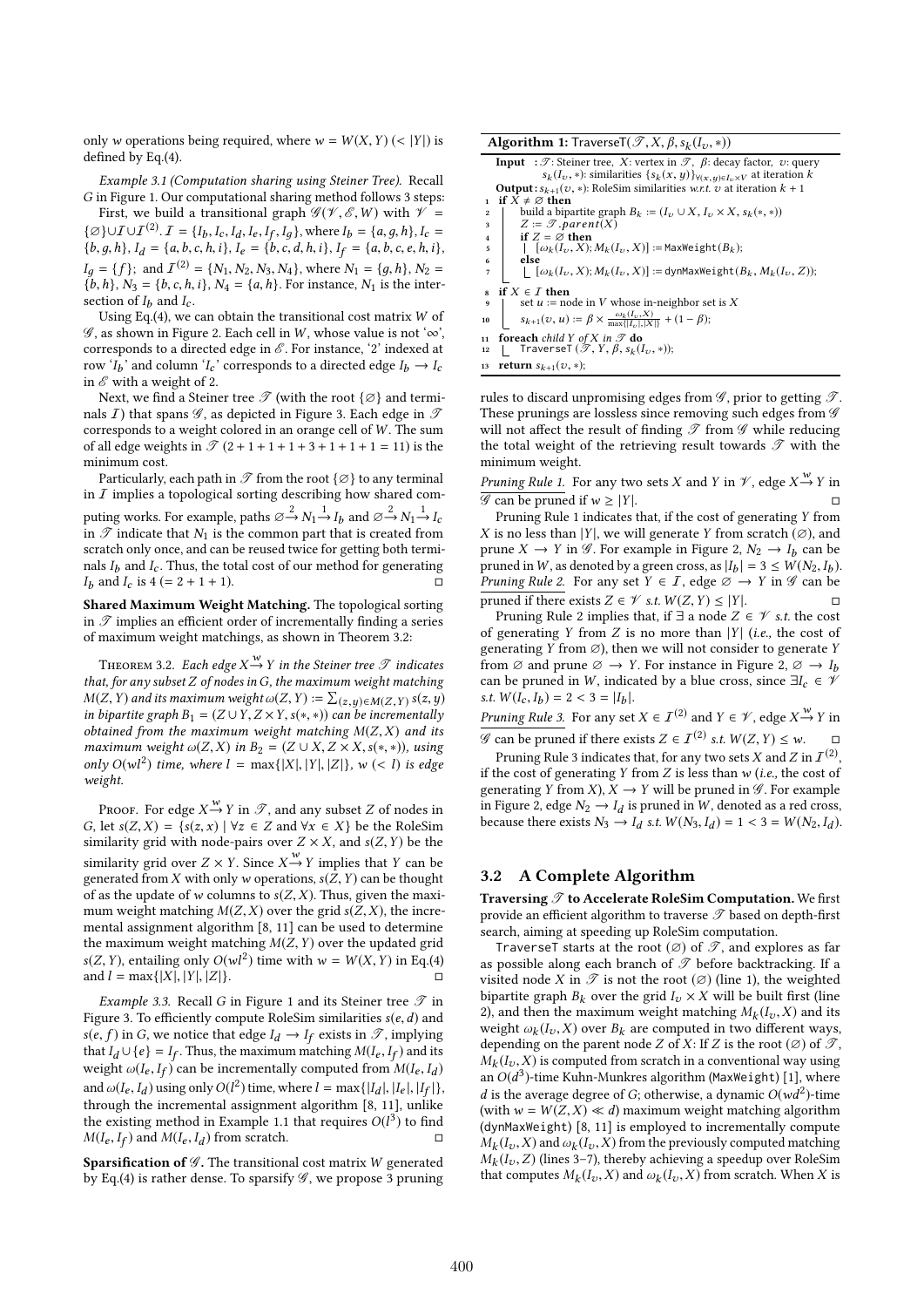| <b>Algorithm 2:</b> RoleSim+(G, $\beta$ , K)                                                                                                                                                                                                                                                                                       |  |  |  |
|------------------------------------------------------------------------------------------------------------------------------------------------------------------------------------------------------------------------------------------------------------------------------------------------------------------------------------|--|--|--|
| $\mathbf{I}$ $\mathbf{A}$ $\mathbf{A}$ $\mathbf{A}$ $\mathbf{B}$ $\mathbf{C}$ $\mathbf{A}$ $\mathbf{D}$ $\mathbf{A}$ $\mathbf{A}$ $\mathbf{A}$ $\mathbf{A}$ $\mathbf{A}$ $\mathbf{A}$ $\mathbf{A}$ $\mathbf{A}$ $\mathbf{A}$ $\mathbf{A}$ $\mathbf{A}$ $\mathbf{A}$ $\mathbf{A}$ $\mathbf{A}$ $\mathbf{A}$ $\mathbf{A}$ $\mathbf{$ |  |  |  |

**Input** :  $G = (V, E)$ : graph,  $\beta$ : decay factor,  $K: \#$  of iterations<br>**Output**:  $s_V(*)$ : RoleSim similarities after K iterations **Output :**  $s_K$ (∗, ∗): RoleSim similarities after K iterations initialise  $s_0$ (∗, ∗) := 1: 1 initialise  $s_0(*, *) := 1;$ <br>2  $\mathcal{T} := \{L, \pm \emptyset \mid x \in V\}$ 2  $I := \{I_x \neq \emptyset \mid x \in V\}, I^{(2)} := \{\text{in} \}$ <br>3  $\mathcal{V} := \{\emptyset\} \cup I \cup I^{(2)}, \mathcal{E} := \emptyset;$ <sup>(2)</sup> := {intersections of any 2 sets in  $\mathcal{I}$ }; 4 **foreach**  $(X, Y) \in \mathcal{V} \times \mathcal{V}$  **do**<br>5 | compute  $W(X, Y)$  accor 5 compute  $W(X, Y)$  according to Eq.(4);<br>5 if  $W(X, Y) \neq \infty$  & does not violate Pri-6 if  $W(X, Y) \neq \infty$  & does not violate Pruning Rules 1–3 then  $\uparrow$  add edge  $(X \to Y)$  into  $\mathcal{E}$ ;  $\mathscr{T}$  := getSteinerTree ( $\mathscr{G}(\mathscr{V}, \mathscr{E}, W)$ ); for  $k := 1, 2, \cdots, K$  do 10  $\left[\begin{array}{c} \textbf{for each } v \in V \textbf{ do} \\ \downarrow s_k(v, *) := \textbf{Traverser}(\mathcal{T}, \emptyset, \beta, s_{k-1}(I_v, *)); \end{array}\right]$ 12 return  $s_K(*, *)$ ;

a terminal in  $\mathscr T$  (i.e.,  $\exists$  node u in G whose in-neighbor set is X), then we compute  $s_{k+1}(v, u)$  from  $\omega_k(I_v, X)$  (lines 8–10). After node X is processed we iterate over its children in  $\mathcal{T}$  and call node X is processed, we iterate over its children in  $\mathscr T$  and call TraverseT  $(·)$  recursively (lines 11-12).

A Complete Algorithm. Combining TraverseT(·) with all techniques in Section 3.1, Algorithm 2 shows our complete scheme. Computational Complexity. The time of Algorithm 2 consists of two phases: I) In the Preprocessing phase, it requires  $O(|I|d + |I^{(2)}|d)$  time to get I and  $I^{(2)}$  (line 2), and  $O(|\mathcal{V}|^2)$  time to obtain a weight matrix W (lines 4–7) where  $|\mathcal{V}|$  is time to obtain a weight matrix W (lines 4-7), where  $|\mathcal{V}|$  is the number of nodes in  $\mathcal{G}$ ; and  $d$  is the average degree of  $G$ . Then, it takes  $O(|\mathscr{E}| \log |\mathscr{V}|)$  time to get a Steiner tree  $\mathscr{T}$  from  $\mathscr{G}$ . II) In the Iterative Shared Computing phase, for each iteration k and each query v, it entails  $O(|\mathcal{T}_{\alpha}|d^3 + |\mathcal{T}_{V}|d^2w)$  time<br>to compute s<sub>1</sub>(z) \*) by traversing the Steiner tree T (line 11) to compute  $s_k(v, *)$  by traversing the Steiner tree  $\mathcal{T}$  (line 11),<br>where  $|\mathcal{T}_{\alpha}|$  is the number of out-neighbors of  $\varnothing$  in  $\mathcal{T}$   $|\mathcal{T}_{\alpha}|$  is where  $|\mathscr{T}_{\varnothing}|$  is the number of out-neighbors of  $\varnothing$  in  $\mathscr{T}, |\mathscr{T}_{V}|$  is the number of remaining nodes in  $\mathscr{T}$ , and w is the total minimum weight of  $\mathscr T$ . Based on our analysis in Algorithm 1, the time for TraverseT(·) is  $O(\sum_{X \in \mathcal{T}_{\emptyset}} d^3 + \sum_{X \in \mathcal{T}_{V}} d^2 W(Z, X)) =$ <br> $O(|\mathcal{T}| |d^3 + |\mathcal{T}| |d^2$ . (b) non iteration. Combining I) and II) are  $O(|\mathcal{I}_{\alpha}|d^3 + |\mathcal{I}_{V}|d^2w)$  per iteration. Combining I) and II), we<br>get the total time complexity of Algorithm 2, which is bounded get the total time complexity of Algorithm 2, which is bounded by  $O(|\mathscr{V}|^2 + |\mathscr{E}| \log |\mathscr{V}| + K|V|(|\mathscr{T}_{\mathscr{D}}|d^3 + |\mathscr{T}_{V}|d^2w)).$ 

# 4 EXPERIMENTS

Experimental Settings. We used real datasets from SNAP [5].

| <b>Datasets</b>   |            | Abbr $ V ^2$ Pairs | $ E $ Description                                       |
|-------------------|------------|--------------------|---------------------------------------------------------|
| CA-GrOc           | GR.        |                    | 27,478,564 14,496 Arxiv General Relativity Coauthorship |
| CA-HepTh          | HT         |                    | 97,555,129   25,998   Arxiv HEP Theory Collaboration    |
| Bitcoin- $\alpha$ | <b>BCA</b> |                    | 14,311,089 24,186 Bitcoin Alpha web of trust network    |
| Bitcoin-OTC       | OTC.       |                    | 34,586,161 35,592 Bitcoin OTC web of trust network      |
| Ego-Facebook FB   |            |                    | 16,313,521 88,234 Social circles from Facebook          |

We implemented the following algorithms in Visual C++.NET. i)  $RS^+$ , our fast method in Algorithm 2. ii) RS [4], the best-known algorithm for iteratively computing RoleSim similarities. All the algorithms are run on Windows 10 with an Intel Core i7-10700 CPU @ 2.9GHz and 16GB RAM. As previously used in [4], we set decay factor  $\beta = 0.8$ , and number of iterations  $K = 5$  by default. Experimental Results We next present our findings.

(1) Time Efficiency. Fig. 4a shows the high computational efficiency of  $RS^+$  on five real datasets. We observe that (i) on each dataset, the total time of  $RS^+$  is consistently  $1.5x-2.3x$  faster than that of RS. This highlights the effectiveness of our approach that resorts to a Steiner tree to find an optimised topological sorting for maximising the reuse of the the previously computed maximum matching. In contrast, RS is a "shared-nothing" algorithm that involves many repetitive calculations to evaluate each pair of similarity independently from scratch. (ii) When the density of the graph is growing, the speedup of RS<sup>+</sup> relative to RS is more pronounced. For example, on high-density graphs (e.g., FB with  $d = 21.84$ ), RS<sup>+</sup> is 2.3x faster than RS, whereas on



Figure 4: Experimental Results on Real Datasets

low-density graphs (e.g., HT with  $d = 2.63$ ), RS<sup>+</sup> is 1.5x faster than RS. This is consistent with our time complexity analysis of  $RS^+$  in Algorithm 2, where each time  $RS^+$  visits a non-terminal node X during  $\mathscr T$  traversal, dynMaxWeight  $(\cdot)$  will be invoked to incrementally compute maximum weight matching  $M(*, X)$ . Thus, the time of computing  $M(*,X)$  can be significantly reduced from  $O(d^3)$  to  $O(d^2w)$  with  $w = W(*, X) \le d$ .<br>(2) Time per Phase. Fig. 4b domats the time

(2) Time per Phase. Fig. 4b depicts the time allocated in each phase of RS+, i.e., I) Preprocessing, and II) Iterative Shared Computing, on real datasets. We see that, on each dataset, the time taken in Phase I is always far less than that in Phase II. This indicates that it is worthwhile sacrificing only a little time in preprocessing the Steiner tree to achieve a drastic speedup in subsequent iterations. This agrees well with the complexity bound. (3) Pruning Power. Fig. 4c shows the number of pairs in the weight matrix  $\overline{W}$  pruned by Pruning Rules 1-3, respectively, on real datasets. We notice that (i) Pruning Rule 1 is the most powerful on all datasets as it can discard a large number of unpromising pairs with lightweight cost; Rule 2 the second, as expected. (ii) The last column shows a huge percentage of the pruned pairs (e.g., 50.8% of pairs pruned on HT) relative to all  $|\mathcal{V}|^2$  pairs in  $\mathcal{G}$ , highlighting the effectiveness of our pruning approaches.

(4) Accuracy & Exactness. Fig. 4d compares the iterative error  $\overline{\epsilon_K} = \overline{\text{ave}}(x, y) | \text{sk}(x, y) - \text{sk}(x, y) |$  of RS<sup>+</sup> and RS, respectively, at each iteration for each fixed  $\beta \in \{0, 4, 0, 6, 0, 8\}$  on GB. The at each iteration, for each fixed  $\beta \in \{0.4, 0.6, 0.8\}$  on GR. The trends on other datasets are similar, and are omitted here due to space limitations. We notice that (i) given  $\beta$ , each K-th iterative errors of RS<sup>+</sup> and RS are exactly the same, showing that our shared computing methods do not sacrifice any accuracy for achieving a decent speedup. (ii) Both iterative errors of  $RS^+$  and RS decrease to 0 as K increases, indicating that our  $RS^+$  has the same convergence rate as RS.

### 5 CONCLUSIONS

We provide an efficient algorithm to accelerate RoleSim computation without loss of accuracy. First, we leverage a Steiner tree to find an optimised topological order of nodes for computational sharing. Next, an efficient algorithm, RoleSim+, is proposed to speed up RoleSim computation based on Steiner tree traversal. Our evaluations on real datasets validate the efficiency of RS+.

Acknowledgments. This work was supported by the National Natural Science Foundation of China (NSFC61972203), and Natural Science Foundation of Jiangsu Province (BK20190442).